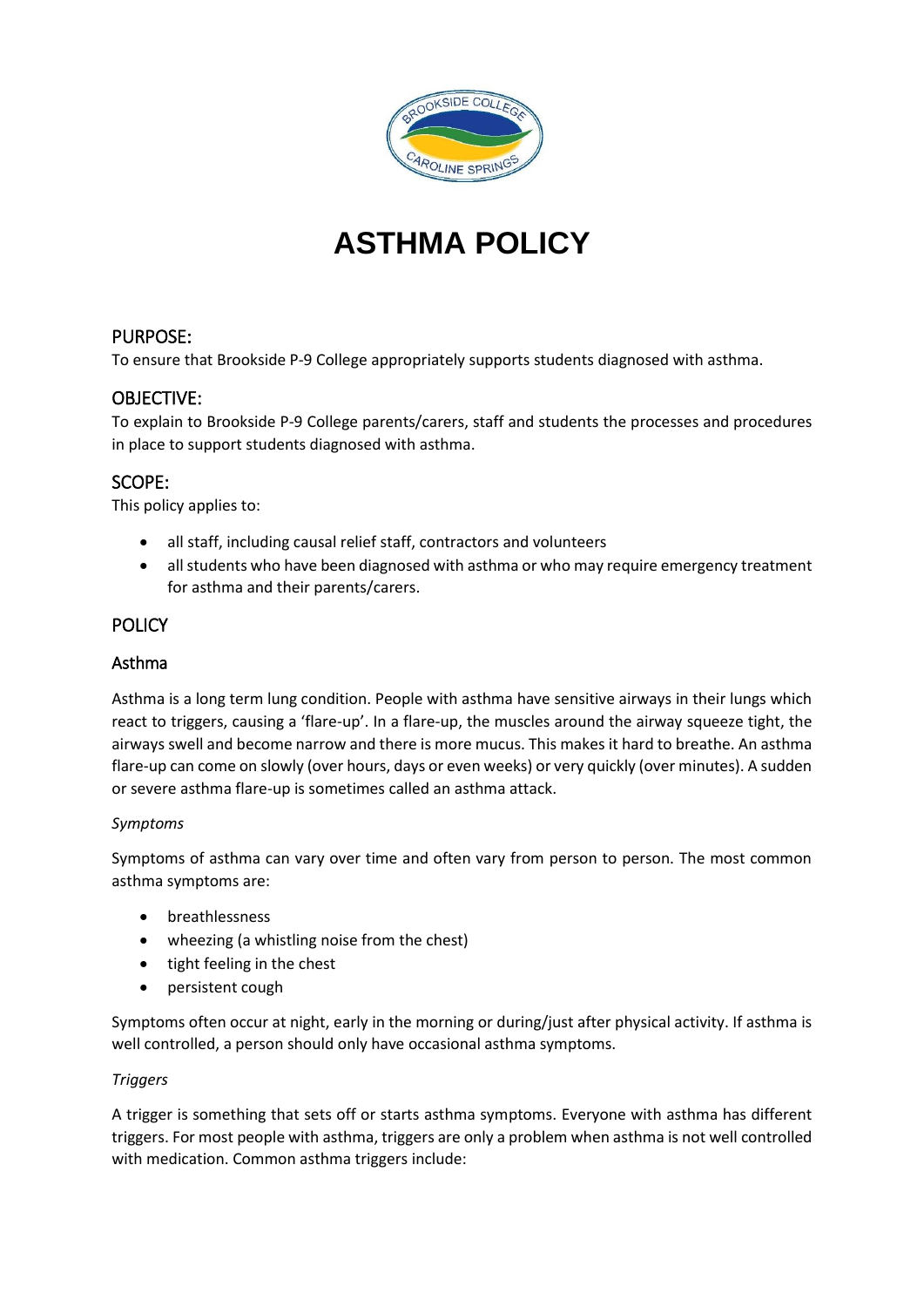- 
- smoke (cigarette smoke, wood smoke from open fires, burn-offs or bushfires)
- house dust mites **and the set of the moulds** and the moulds
- 
- chemicals such as household cleaning products
- 
- laughter or emotions, such as stress
- exercise **colds/flu** 
	- weather changes such as thunderstorms and cold, dry air
	-
- pollens **but a controller and the controller of the controller animals such as cats and dogs** 
	- deodorants (including perfumes, aftershaves, hair spray and aerosol deodorant sprays)
- food chemicals/additives certain medications (including aspirin and anti-inflammatories)

#### Asthma management

If a student diagnosed with asthma enrols at Brookside P-9 College:

- 1. Parents/carers must provide the school with an [Asthma Care](http://www.education.vic.gov.au/school/principals/spag/health/Documents/AsthmaCarePlan.pdf) Plan which has been completed by the student's medical practitioner. The plan must outline:
	- the prescribed medication taken by the student and when it is to be administered, for example as a pre-medication to exercise or on a regular basis
	- emergency contact details
	- the contact details of the student's medical practitioner
	- the student's known triggers
	- the emergency procedures to be taken in the event of an asthma flare-up or attack.
- 2. Parents/carers should also provide a photo of the student to be included as part of the student's Asthma Care Plan.
- 3. Brookside P-9 College will keep all Asthma Action Plans:
	- In the health centre in student's asthma kit, copy pinned in student's compass file, and an electronic copy is kept to copy when needed.
- 4. School staff may also work with parents/carers to develop a Student Health Support Plan which will include details on:
	- how the school will provide support for the student
	- identify specific strategies
	- allocate staff to assist the student

Any Student Health Support Plan will be developed in accordance with Brookside P-9 College's Healthcare Needs Policy. This is the asthma action plan, prepared by the family and a medical professional and provided to the school.

- 5. If a student diagnosed with asthma is going to attend a school camp or excursion, Brookside P-9 College parents/carers are required to provide any updated medical information.
- 6. If a student's asthma condition or treatment requirements change, parent/carers must notify the school and provide an updated Asthma Care Plan.
- 7. School staff will work with parents/carers to review Asthma Care Plans (and Student Health Support Plans) once a year, e.g. at the beginning of the school year.

#### Student asthma kit

All students diagnosed with asthma are required to have a student asthma kit at school which contains:

their own prescribed reliever medication labelled with the student's name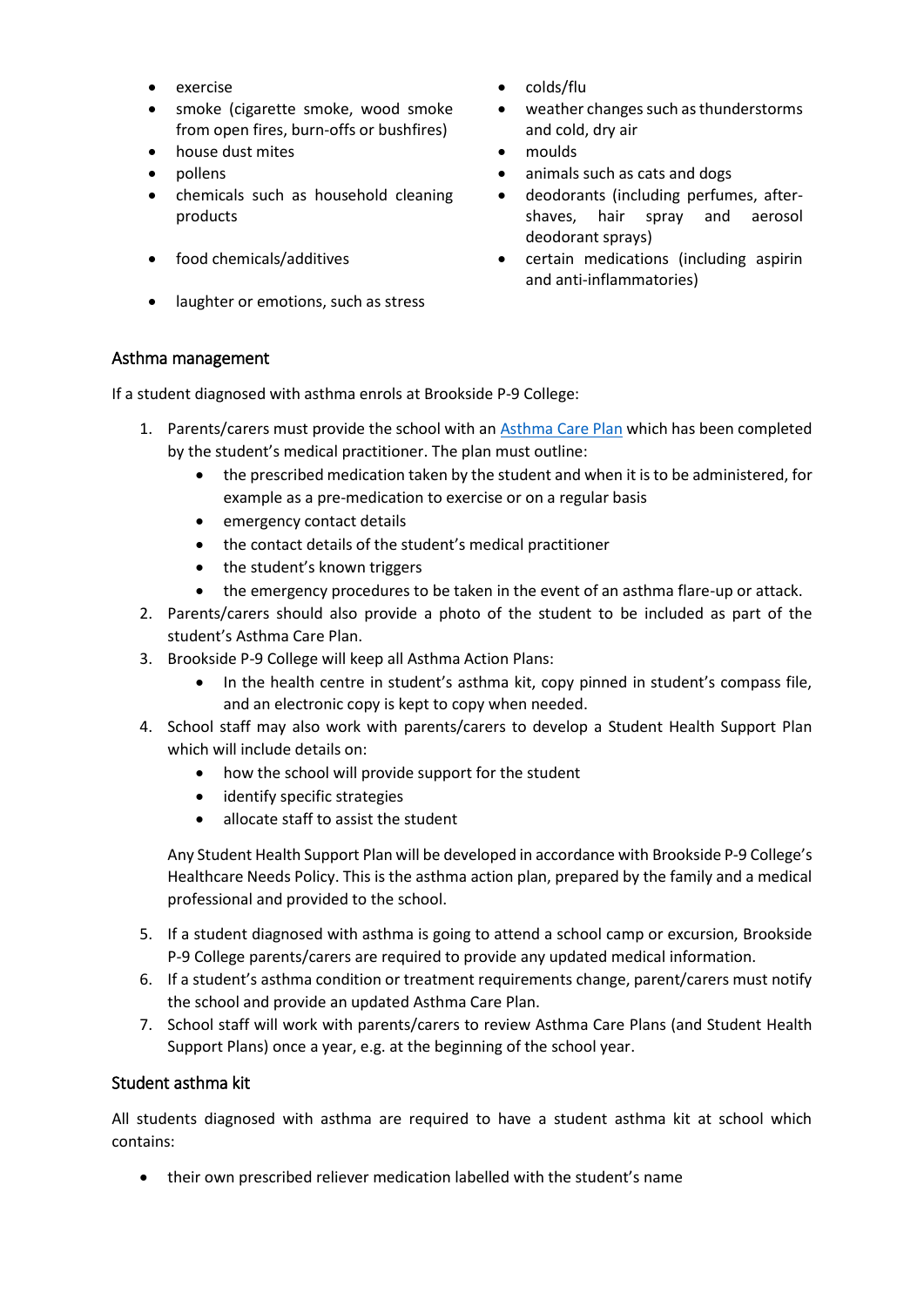- their spacer (if they use one)
- a copy of their asthma action plan

Student asthma kits will be stored health centre for student's requiring assistance with administering medication.

#### **OR**

Students will be required to keep their asthma kits with them while at school. This is discussed with parents and students.

### Asthma emergency response plan

If a student is:

- having an asthma attack
- difficulty breathing for an unknown cause, even if they are not known to have asthma

School staff will endeavour to follow the Asthma First Aid procedures outlined in the table below. School staff may contact Triple Zero "000" at any time.

| <b>Step</b> | <b>Action</b>                                                                                                                                                                     |  |  |  |  |  |
|-------------|-----------------------------------------------------------------------------------------------------------------------------------------------------------------------------------|--|--|--|--|--|
| 1.          | Sit the person upright                                                                                                                                                            |  |  |  |  |  |
|             | Be calm and reassuring                                                                                                                                                            |  |  |  |  |  |
|             | Do not leave them alone                                                                                                                                                           |  |  |  |  |  |
|             | Seek assistance from another staff member or reliable student to locate the<br>student's reliever, the Asthma Emergency Kit and the student's Asthma Care<br>Plan (if available). |  |  |  |  |  |
|             | If the student's action plan is not immediately available, use the Asthma First<br>$\bullet$<br>Aid as described in Steps 2 to 5.                                                 |  |  |  |  |  |
| 2.          | Give 4 separate puffs of blue or blue/grey reliever puffer:                                                                                                                       |  |  |  |  |  |
|             | Shake the puffer<br>$\bullet$                                                                                                                                                     |  |  |  |  |  |
|             | Use a spacer if you have one                                                                                                                                                      |  |  |  |  |  |
|             | Put 1 puff into the spacer<br>$\bullet$                                                                                                                                           |  |  |  |  |  |
|             | Take 4 breaths from the spacer                                                                                                                                                    |  |  |  |  |  |
|             | Remember - Shake, 1 puff, 4 breaths                                                                                                                                               |  |  |  |  |  |
| 3.          | Wait 4 minutes                                                                                                                                                                    |  |  |  |  |  |
|             | If there is no improvement, give 4 more separate puffs of blue/grey reliever as<br>$\bullet$                                                                                      |  |  |  |  |  |
|             | above                                                                                                                                                                             |  |  |  |  |  |
|             | (or give 1 more dose of Bricanyl or Symbiocort inhaler)                                                                                                                           |  |  |  |  |  |
| 4.          | If there is still no improvement call Triple Zero "000" and ask for an ambulance.                                                                                                 |  |  |  |  |  |
|             | Tell the operator the student is having an asthma attack<br>$\bullet$                                                                                                             |  |  |  |  |  |
|             | Keep giving 4 separate puffs every 4 minutes until emergency assistance arrives                                                                                                   |  |  |  |  |  |
|             | (or 1 dose of Bricanyl or Symbicort every 4 minutes - up to 3 doses of Symbicort)                                                                                                 |  |  |  |  |  |
| 5.          | If asthma is relieved after administering Asthma First Aid, stop the treatment and                                                                                                |  |  |  |  |  |
|             | observe the student. Notify the student's emergency contact person and record the                                                                                                 |  |  |  |  |  |
|             | incident                                                                                                                                                                          |  |  |  |  |  |

Staff will call Triple Zero "000" immediately if:

- the person is not breathing
- if the person's asthma suddenly becomes worse or is not improving
- if the person is having an asthma attack and a reliever is not available
- if they are not sure if it is asthma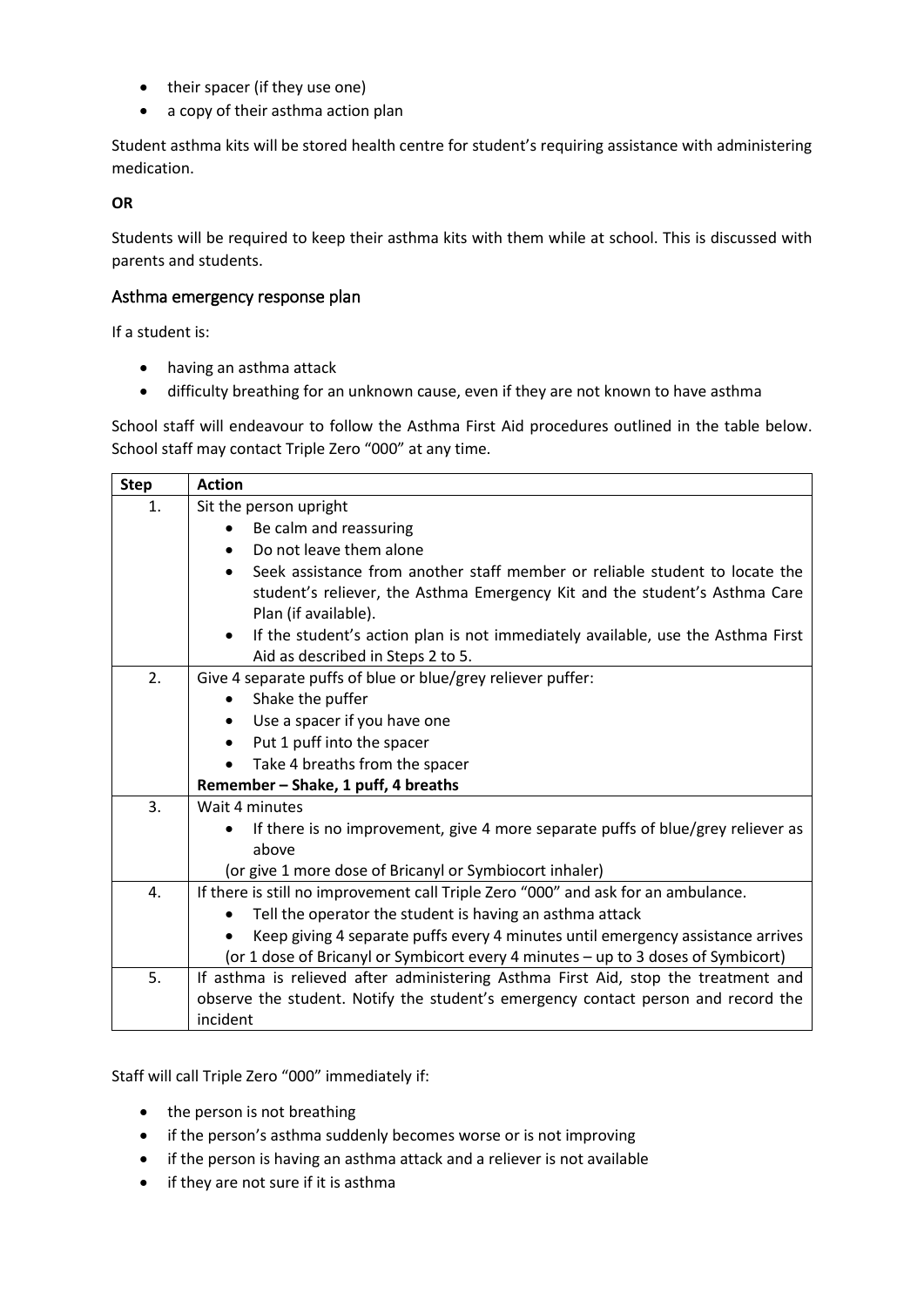• if the person is known to have anaphylaxis

## Training for staff

Brookside P-9 College will arrange the following asthma management training for staff:

| <b>Staff</b>                               | <b>Completed by</b>                                                                                                                                                                                                              | Course                                                                                                                                                                                                   | Provider                                                      | Cost                                | <b>Valid for</b> |
|--------------------------------------------|----------------------------------------------------------------------------------------------------------------------------------------------------------------------------------------------------------------------------------|----------------------------------------------------------------------------------------------------------------------------------------------------------------------------------------------------------|---------------------------------------------------------------|-------------------------------------|------------------|
| Group 1<br>General<br><b>Staff</b>         | School staff with a direct<br>teaching<br>role<br>with<br>students<br>affected<br>by<br>asthma or other school<br>staff directed by the<br>principal after conducting<br>a risk assessment.                                      | Asthma first aid<br>management for<br>education staff<br>(non-accredited)<br>One hour face-to-<br>face or online<br>training.                                                                            | The Asthma<br>Foundation of<br>Victoria                       | Free to all<br>schools              | 3 years          |
| Group 2<br><b>Specific</b><br><b>Staff</b> | Staff working with high<br>risk children with a<br>history of severe asthma,<br>or with direct student<br>wellbeing responsibility,<br>(including nurses,<br>PE/sport teachers, first<br>aid and school staff<br>attending camp) | Course in<br>Management of<br>Asthma Risks and<br>Emergencies in<br>the Workplace<br>22282VIC<br>(accredited)<br><b>OR</b><br>Course in<br>Emergency<br>Asthma<br>Management<br>10392NAT<br>(accredited) | Any RTO that has<br>this course in their<br>scope of practice | Paid by<br>Brookside P-9<br>College | 3 years          |

Brookside P-9 College will also conduct an annual briefing for staff on:

- the procedures outlined in this policy
- the causes, symptoms and treatment of asthma
- identities of the students diagnosed with asthma
- how to use a puffer and spacer
- the location of:
	- o the Asthma Emergency Kits
	- o asthma medication which has been provided by parents for student use.

Brookside P-9 College will also provide this policy to casual relief staff and volunteers who will be working with students, and may also provide a briefing if the principal decides it is necessary depending on the nature of the work being performed.

#### Asthma Emergency Kit

Brookside P-9 College will provide and maintain minimum of 4 Asthma Emergency Kits. Several kits will be kept on school premises at main building and several will be a mobile kit for activities such as: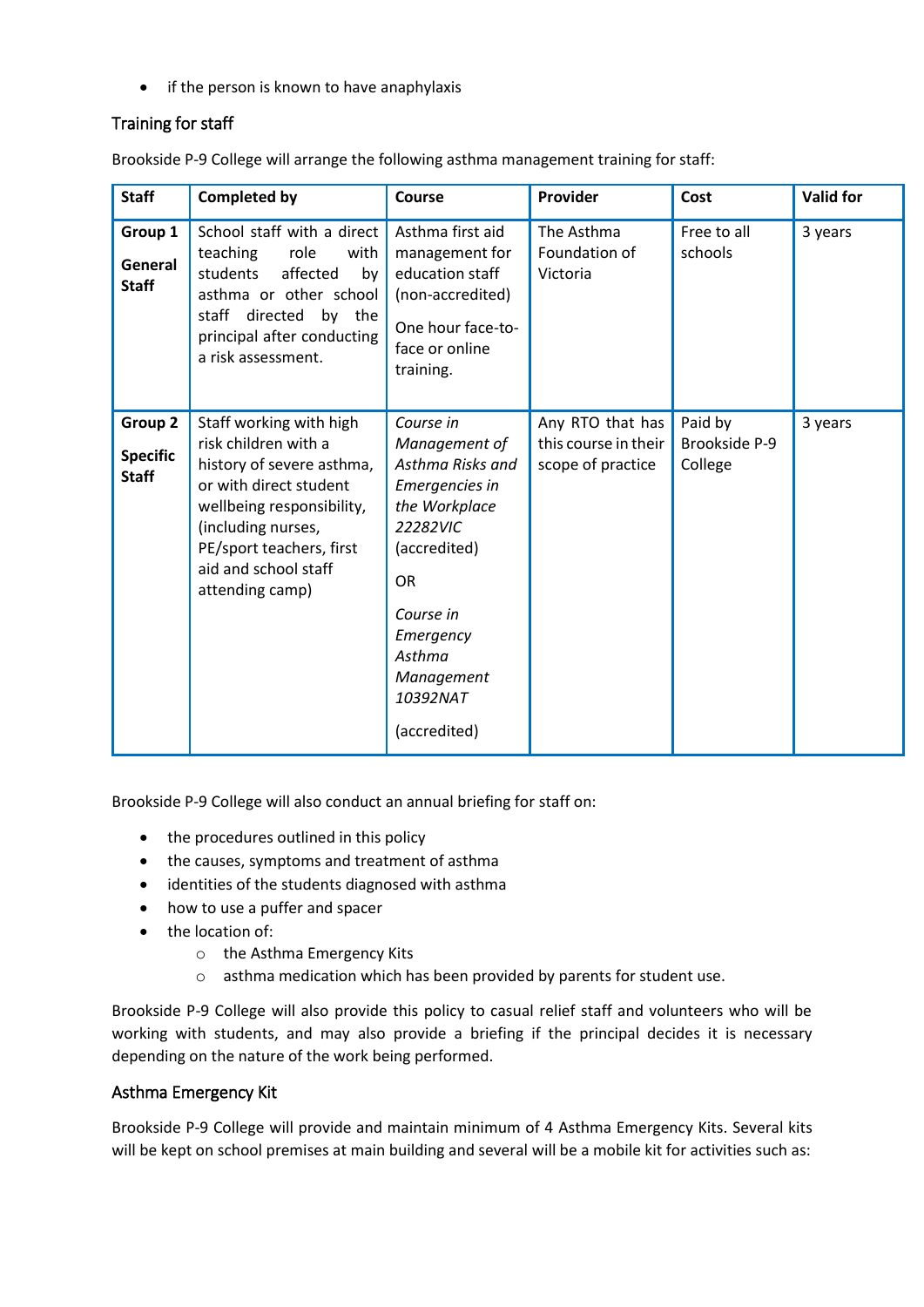- yard duty
- camps and excursions.

Brookside P-9 College an additional kit for every 300 students. Kept in Health Centre

The Asthma Emergency Kit will contain:

- at least 1 blue or blue/grey reliever medication such as Asmol or Ventolin
- at least 2 spacer devices (for single person use only) to assist with effective inhalation of the blue or blue/grey reliever medication (Brookside P-9 College will ensure spare spacers are available as replacements). Spacers will be stored in a dust proof container.
- clear written instructions on Asthma First Aid, including:
	- o how to use the medication and spacer devices
	- o steps to be taken in treating an asthma attack
- A record sheet/log for recording the details of an asthma first aid incident, such as the number of puffs administered.

First Aid Officers/First Aid Coordinator will monitor and maintain the Asthma Emergency Kits. They will:

- ensure all contents are maintained and replaced where necessary
- regularly check the expiry date on the canisters of the blue or blue/grey reliever puffers and place them if they have expired or a low on doses
- replace spacers in the Kits after each use (spacers are single-person use only)
- dispose of any previously used spaces.

The blue or blue/grey reliever medication in the Asthma Emergency Kits may be used by more than one student as long as they are used with a spacer. If the devices come into contact with someone's mouth, they will not be used again and will be replaced.

After each use of a blue or blue/grey reliever (with a spacer):

- remove the metal canister from the puffer (do not wash the canister)
- wash the plastic casing
- rinse the mouthpiece through the top and bottom under running water for at least 30 seconds
- wash the mouthpiece cover
- air dry then reassemble
- test the puffer to make sure no water remains in it, then return to the Asthma Emergency Kit.

#### Management of confidential medical information

Confidential medical information provided to Brookside P-9 College to support a student diagnosed with asthma will be:

- recorded on the student's file
- shared with all relevant staff so that they are able to properly support students diagnosed with asthma and respond appropriately if necessary.

#### Communication plan

This policy will be available on Brookside P-9 College's website so that parents and other members of the school community can easily access information about Brookside P-9 College's asthma management procedures.

#### Epidemic Thunderstorm Asthma